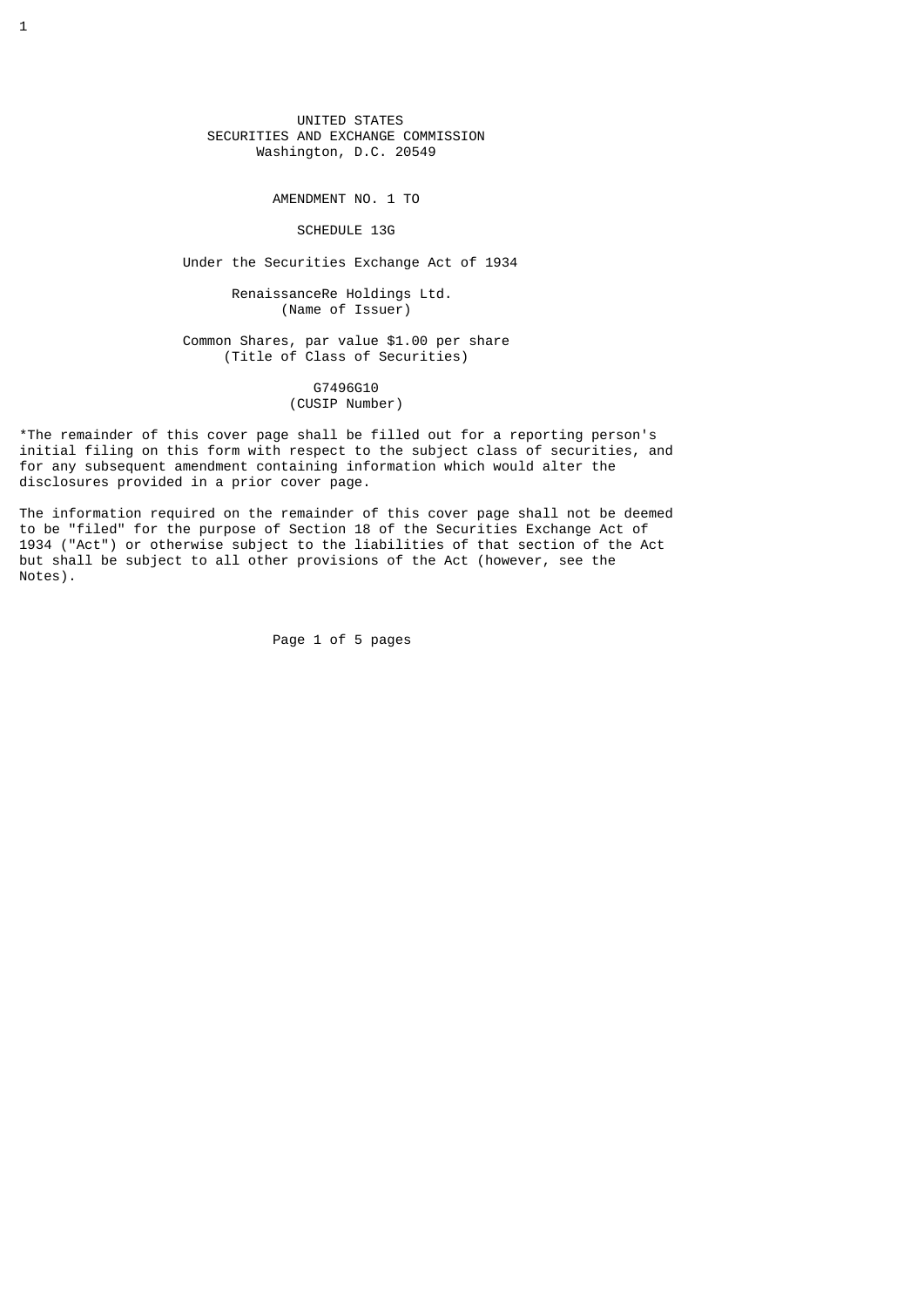|                              | CUSIP No. G7496G10<br>. <u>.</u> .                                                                            |   | 13G                      |                                                                |  |  |  | Page 2 of 5 Pages<br>. <u>.</u> |
|------------------------------|---------------------------------------------------------------------------------------------------------------|---|--------------------------|----------------------------------------------------------------|--|--|--|---------------------------------|
|                              | 1 NAME OF REPORTING PERSON<br>S.S. OR I.R.S. IDENTIFICATION NO. OF ABOVE PERSON                               |   |                          |                                                                |  |  |  |                                 |
|                              | United States Fidelity and Guaranty Company<br>$I.D.$ #52-0515-280                                            |   |                          |                                                                |  |  |  |                                 |
| $\mathbf{2}^{\circ}$         |                                                                                                               |   |                          | CHECK THE APPROPRIATE BOX IF A MEMBER OF A GROUP*<br>$(a)$ [ ] |  |  |  |                                 |
|                              | 3 SEC USE ONLY                                                                                                |   | $(b) [X]$                |                                                                |  |  |  |                                 |
| 4                            | CITIZENSHIP OR PLACE OF ORGANIZATION                                                                          |   |                          |                                                                |  |  |  |                                 |
|                              | Maryland                                                                                                      |   | 5 SOLE VOTING POWER      |                                                                |  |  |  |                                 |
|                              |                                                                                                               |   | 2,776,137                |                                                                |  |  |  |                                 |
| <b>SHARES</b>                | NUMBER OF                                                                                                     |   | 6 SHARED VOTING POWER    |                                                                |  |  |  |                                 |
|                              | BENEFICIALLY<br>OWNED BY                                                                                      |   | -0-                      |                                                                |  |  |  |                                 |
| EACH                         | REPORTING                                                                                                     |   | 7 SOLE DISPOSITIVE POWER |                                                                |  |  |  |                                 |
| <b>PERSON</b><br><b>WITH</b> |                                                                                                               |   | 2,776,137                |                                                                |  |  |  |                                 |
|                              |                                                                                                               | 8 | SHARED DISPOSITIVE POWER |                                                                |  |  |  |                                 |
|                              |                                                                                                               |   | $-0-$                    |                                                                |  |  |  |                                 |
| 9                            | AGGREGATE AMOUNT BENEFICIALLY OWNED BY EACH REPORTING PERSON                                                  |   |                          |                                                                |  |  |  |                                 |
|                              | 2,776,137                                                                                                     |   |                          |                                                                |  |  |  |                                 |
| 10                           | CHECK BOX IF THE AGGREGATE AMOUNT IN ROW (9) EXCLUDES<br>CERTAIN SHARES*<br>$\begin{bmatrix} 1 \end{bmatrix}$ |   |                          |                                                                |  |  |  |                                 |
| 11                           | PERCENT OF CLASS REPRESENTED BY AMOUNT IN ROW 9                                                               |   |                          |                                                                |  |  |  |                                 |
|                              | 11.8%                                                                                                         |   |                          |                                                                |  |  |  |                                 |
| 12                           | TYPE OF REPORTING PERSON*                                                                                     |   |                          |                                                                |  |  |  |                                 |
|                              | IC, CO                                                                                                        |   |                          |                                                                |  |  |  |                                 |
|                              |                                                                                                               |   |                          |                                                                |  |  |  |                                 |

\*SEE INSTRUCTION BEFORE FILLING OUT!

2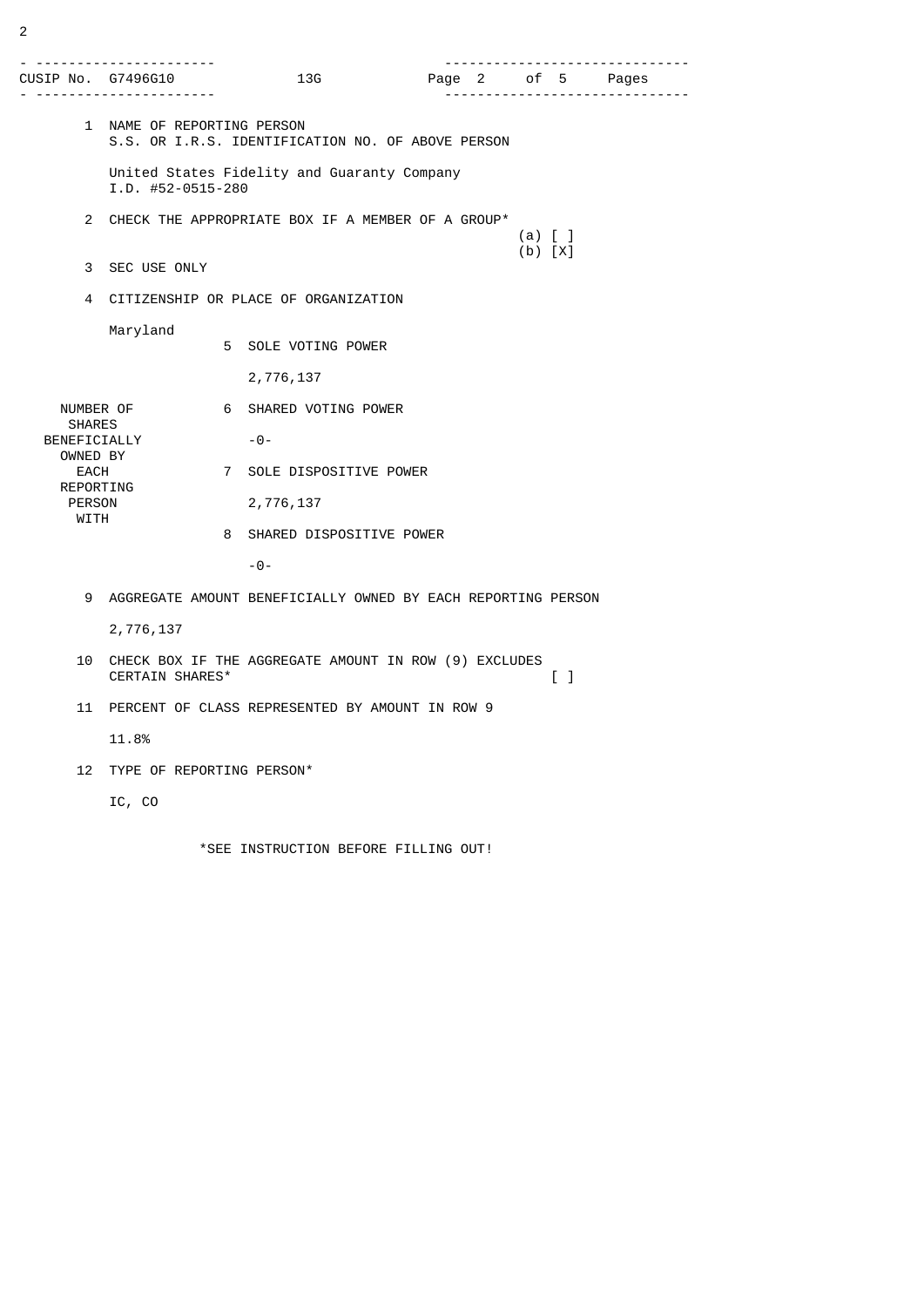3

| Item $1(a)$ .               | Name of Issuer:                                                                                                                                                                                                     |                                                      |  |  |  |  |
|-----------------------------|---------------------------------------------------------------------------------------------------------------------------------------------------------------------------------------------------------------------|------------------------------------------------------|--|--|--|--|
|                             | RenaissanceRe Holdings Ltd. (the "Issuer").                                                                                                                                                                         |                                                      |  |  |  |  |
| Item $1(b)$ .               | Address of Issuer's Principal Executive Offices:                                                                                                                                                                    |                                                      |  |  |  |  |
|                             | Renaissance House<br>8-12 East Broadway<br>Pembroke HM19<br>Bermuda                                                                                                                                                 |                                                      |  |  |  |  |
| Items $2(a)$<br>and $(b)$ . | Name of Person Filing; Address of Principal<br>Business Office:                                                                                                                                                     |                                                      |  |  |  |  |
|                             | This statement is being filed on behalf of United<br>States Fidelity and Guaranty Company ("USF&G"), a<br>Maryland corporation. The business address of<br>USF&G is 100 Light Street, Baltimore, Maryland<br>21202. |                                                      |  |  |  |  |
| Item $2(c)$ .               | Citizenship:                                                                                                                                                                                                        |                                                      |  |  |  |  |
|                             | Not Applicable.                                                                                                                                                                                                     |                                                      |  |  |  |  |
| Item $2(d)$ .               | Title of Class of Securities:                                                                                                                                                                                       |                                                      |  |  |  |  |
|                             | Common Shares, par value \$1.00 per share (the<br>"Common Shares").                                                                                                                                                 |                                                      |  |  |  |  |
| Item $2(e)$ .               | CUSIP Number:                                                                                                                                                                                                       |                                                      |  |  |  |  |
|                             | G7496G10.                                                                                                                                                                                                           |                                                      |  |  |  |  |
| Item 3.                     | Not Applicable.                                                                                                                                                                                                     |                                                      |  |  |  |  |
| Item 4.                     | Ownership:                                                                                                                                                                                                          |                                                      |  |  |  |  |
|                             | (a)                                                                                                                                                                                                                 | 2,776,137 Common Shares, as of<br>December 31, 1996. |  |  |  |  |
|                             | (b)<br>11.8%                                                                                                                                                                                                        |                                                      |  |  |  |  |
|                             | (c)<br>(i)<br>(ii)<br>(iii)<br>(iv)                                                                                                                                                                                 | 2,776,137<br>- 0 -<br>2,776,137<br>$-0-$             |  |  |  |  |

Page 3 of 5 Pages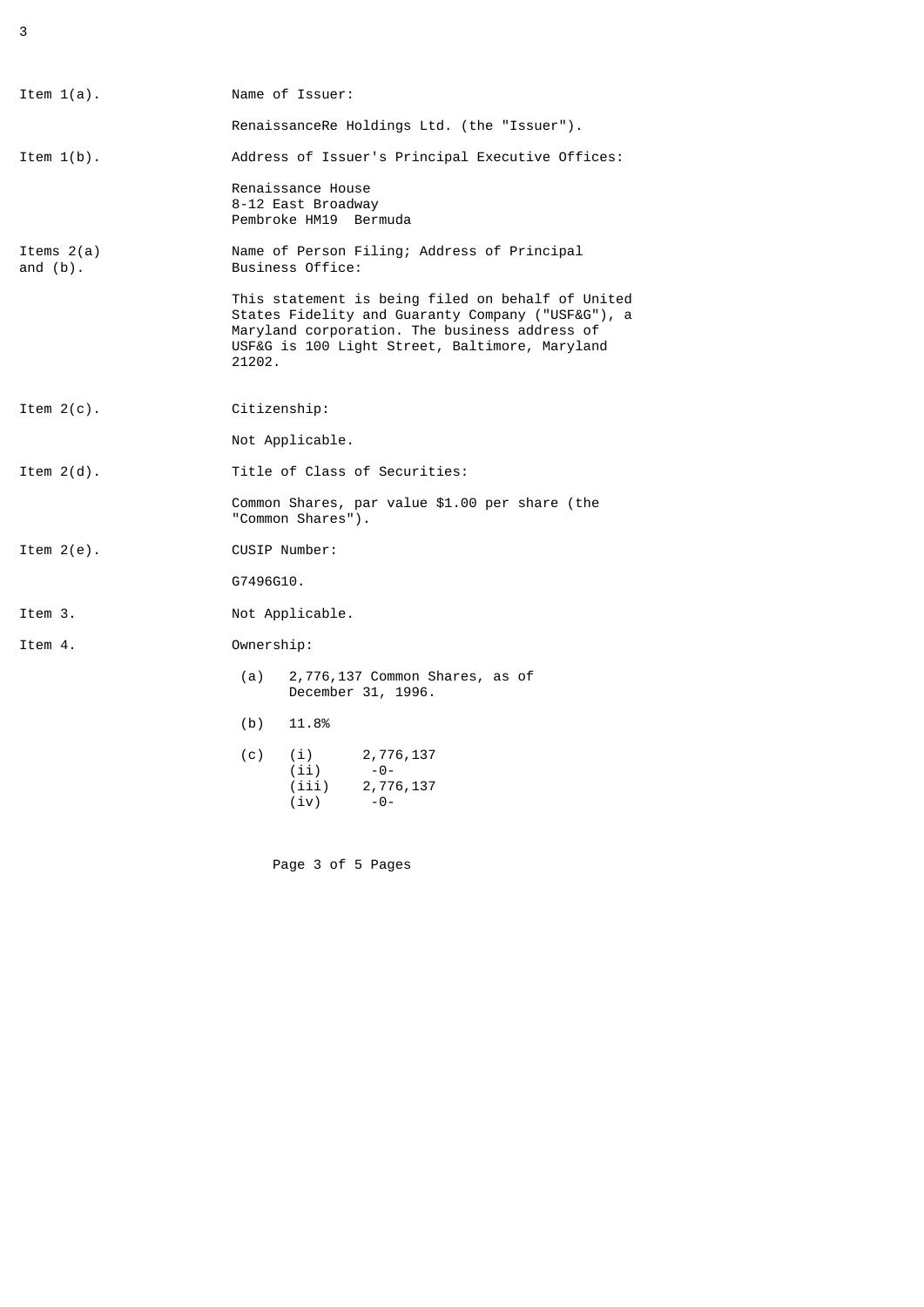4

| Item 5.  | Ownership of Five Percent or Less of a Class:                                                                                          |
|----------|----------------------------------------------------------------------------------------------------------------------------------------|
|          | Not Applicable.                                                                                                                        |
| Item 6.  | Ownership of More than Five Percent on Behalf<br>of Another Person:                                                                    |
|          | Not Applicable.                                                                                                                        |
| Item 7.  | Identification and Classification of the<br>Subsidiary Which Acquired the Security Being<br>Reported on By the Parent Holding Company: |
|          | Not Applicable.                                                                                                                        |
| Ttem 8.  | Identification and Classification of Members of<br>the Group:                                                                          |
|          | Not Applicable.                                                                                                                        |
| Ttem 9.  | Notice of Dissolution of Group:                                                                                                        |
|          | Not Applicable.                                                                                                                        |
| Item 10. | Certification:                                                                                                                         |
|          | Not Applicable.                                                                                                                        |
|          |                                                                                                                                        |

Page 4 of 5 Pages